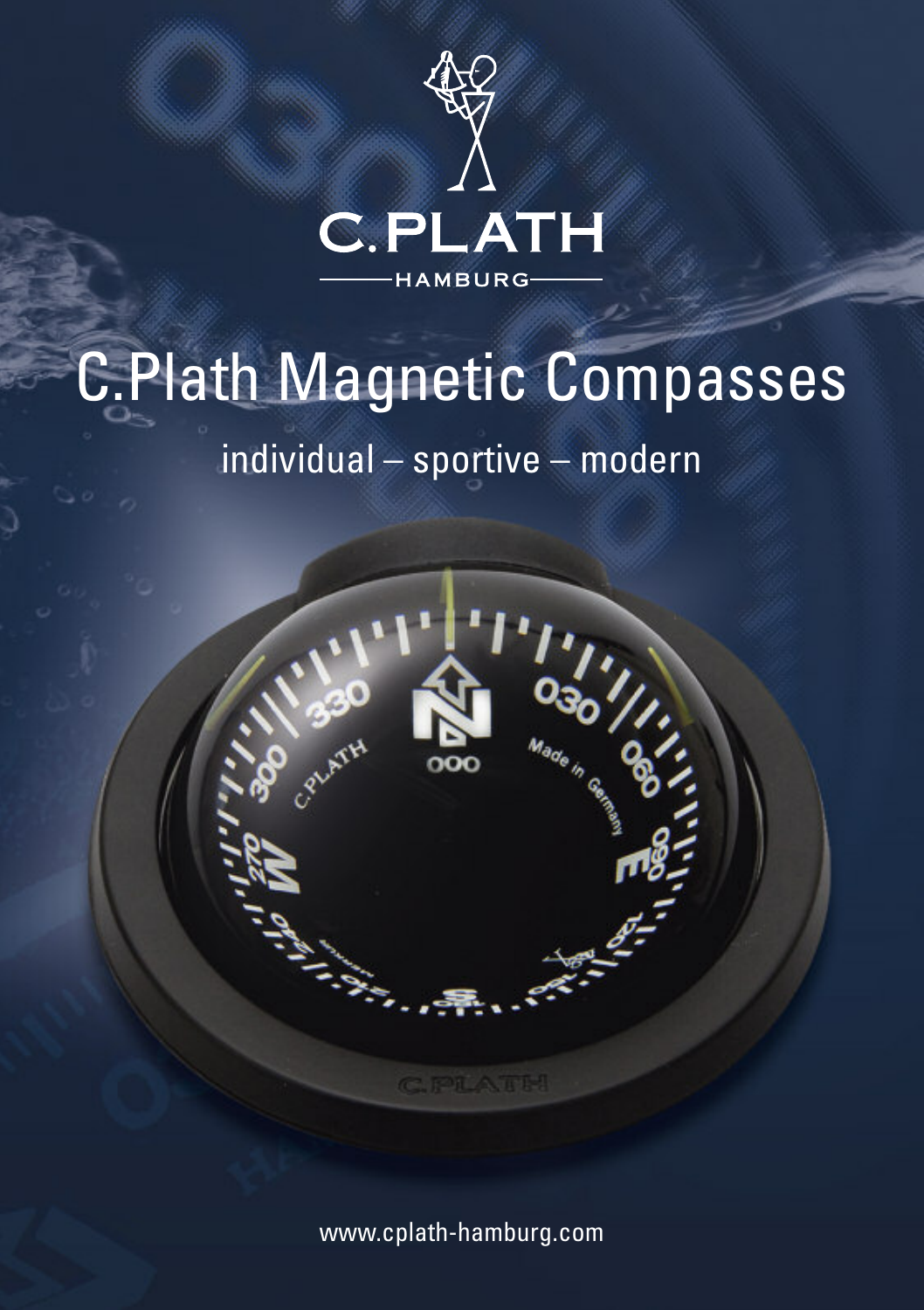

For generations the name C.Plath-Hamburg makes the hearts of skippers jump higher – a piece of living seafaring history. After all the magnetic compasses of C.Plath-Hamburg stand for a maximum of precision, reliability and quality since almost 150 years.

CRUATES

**26.1 36.1 1 15.1** 

弓

Made in G

**16' . 30'** 

г

T  $\overline{b}$ í

**50**

**MUTACTURERS WARRANT** year  $\gtrsim$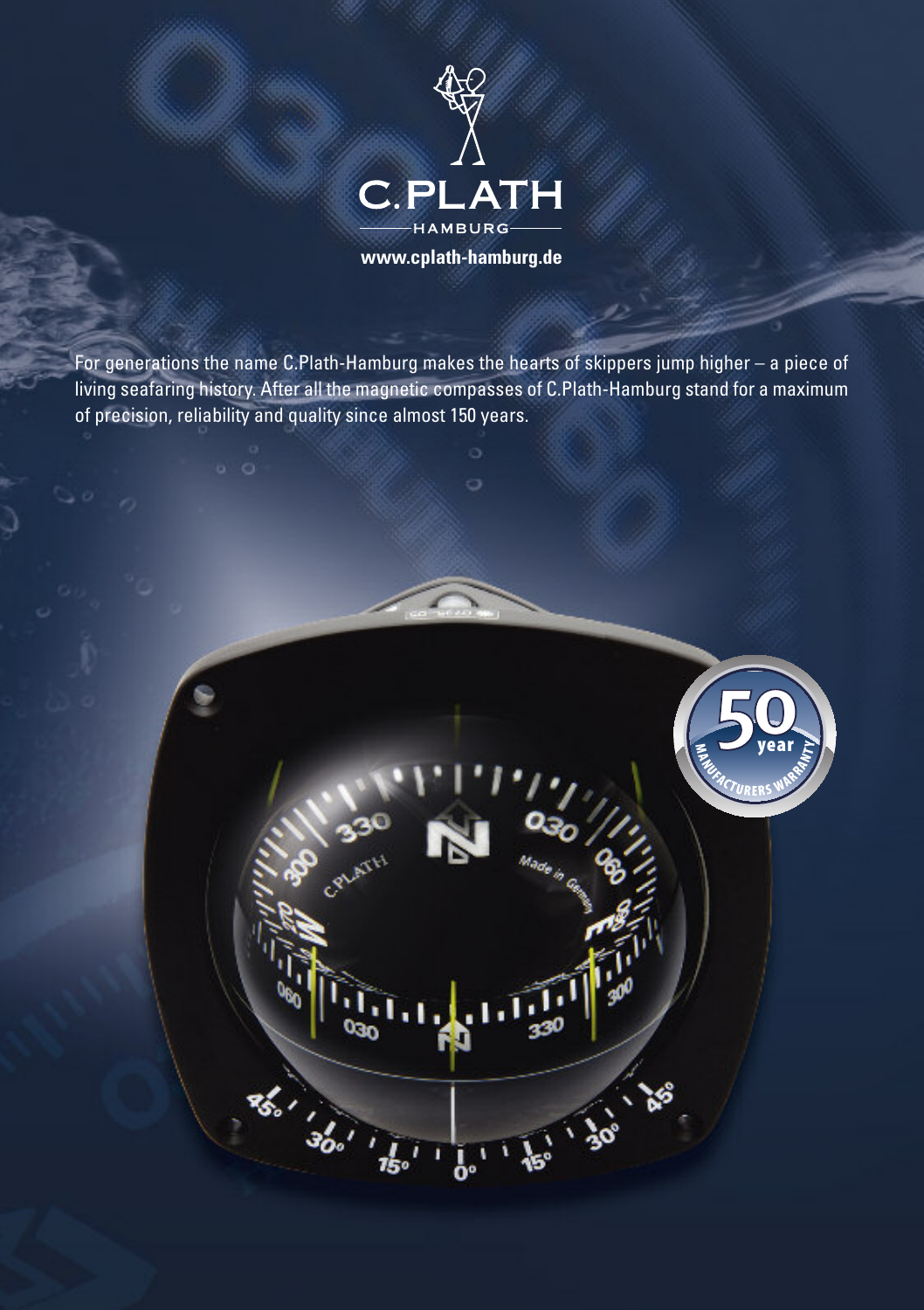Ever since the days of Carl Plath the manufacturing of a C.Plath magnetic compass is an art which requires – apart from best materials a high degree of craftsmanship, know-how, experience and fingertip feeling. After all our magnetic compass is  $-$  due to its traditionally laborious production  $-$  up to this day the reliable centrepiece of the navigation on board.

The demands a compass is exposed to as years go by are extremely large. They are the reason why C.Plath compasses have been designed. Since they are tuned optimally they defy strong vibrations, heat and humidity. Even in rough sea they offer highest functionality for your safety.

- **Flawless Metering at day and night:** due to black-white  $5^{\circ}$ -,  $2^{\circ}$  or  $1^{\circ}$  compass card; anti-dazzle red 12-V- or 24-V lighting, optional 24-V, simple modern design with clearly visible lubber lines
- **High Durability:** due to highest-quality materials cristal clear, scratch-proof and impact-proof mineral glas dome, UV light resistant materials, seawater resistant anodized, powder-coated aluminium casing
- **Precision and Reliability even at most difficult conditions:** calm and precise display due to full spherical solid construction with inner gimbal system; volume equilibrium through oscillation isolating double bottom
- **Vibration resistance:** surpasses GL-demands tested up to 60 knot speed
- **Flexible:** apt for all yachts and boats also for highest demands
- **C.Plath Hamburg Cube:** All high-quality C.Plath compasses are being shipped in a precious C.Plath – Cube with silk lining – our protection and transport box for each of our jewels.
- **50-years Manufacturer's Warranty:** It is important for us that you will always be delighted with your compass and its reliability. Therefore we offer a 50-years Manufacturer's Warranty based on a regular maintenance. Read more about this at www.cplath-hamburg.com

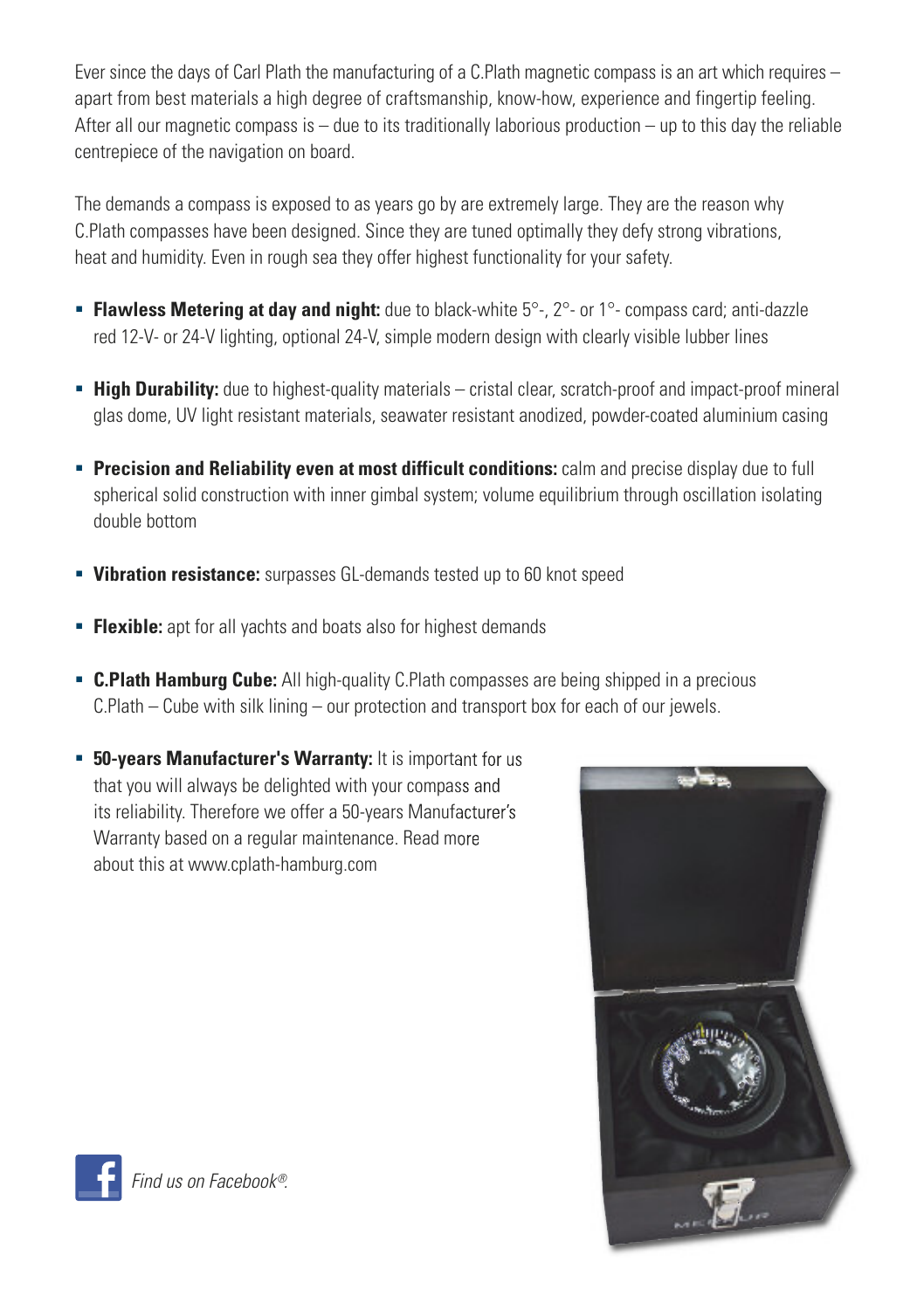## **C.PLATH MERKUR**

In their precision, durability and good metering C.Plath compasses are unsurpassed.

The compasses of the Merkur series are characterized by the following features:

- apt for sailing boats, yachts, motor boats and life boats (R2°)
- apt for different mounting options
- extremely shock-resistant for the use on life boats
- very well suited for high speeds
- C.Plath compasses are certified by GL (Notified Body 0098) according to the requirement 96/98/EC in accordance with module B and D (Wheelmark), with the exception of Merkur R2°.

### **Technical data of the magnetic compasses of the Merkur series:**

- **120 mm apparent card diameter**
- 12-V lighting, 24-V as option, red, dazzle-free
- compass weight: 1,6 kg
- deviation error < 1<sup>o</sup>
- friciton error  $< 1^\circ$
- lag error  $< 2^\circ$
- oscillation period  $> 4.7$  sec.
- temperature range: -30 °C to 60 °C
- cut-out diameter: Ø 139 mm
- pitch diameter of flange: 155,5 mm
- **·** installation depth: 72 mm



Merkur VZ-E Typ: 2074

#### **Compass for flush bulkhead mounting**

- double, clear 5° compass card with six lubber lines
- **F** readable from top and front
- **-** unlimited rolling freedom
- $\blacksquare$  heel angle up to 45  $\degree$  position
- $\bullet$  pitching freedom +/- 60  $\circ$
- **rear panel as accessory**







### Merkur VZ-R Typ: 2069

**Universal compass for mounting on pults, sliding hatch as well as bulkhead and suspended from the ceiling**

- bracket mounting and quick-release fastener
- double, clear 5° compass card with six lubber lines
- readable from top and front
- unlimited rolling freedom
- $\blacksquare$  heel angle up to 45  $\degree$  position
- pitching freedom +/- 60 °

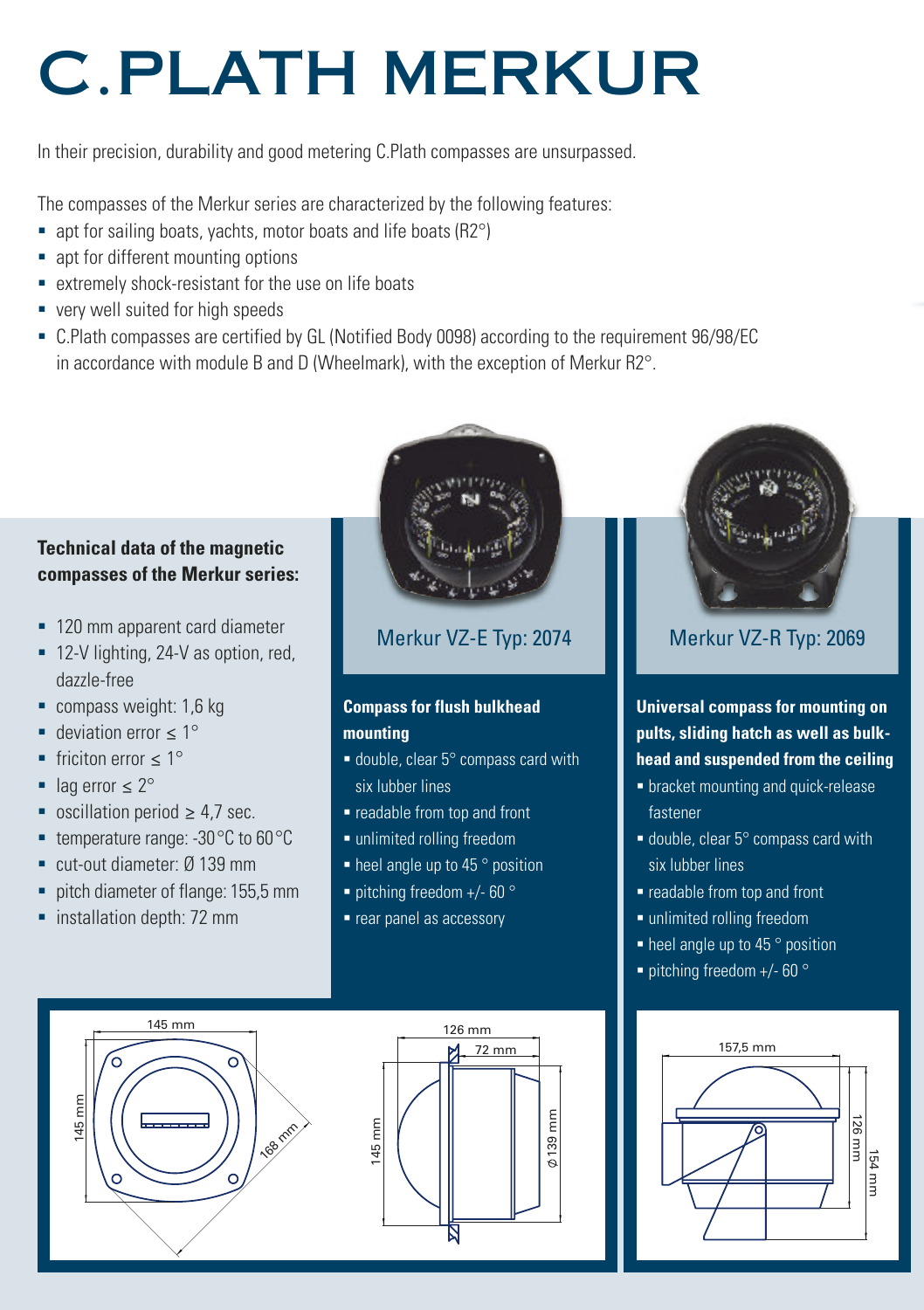

**The original since 1837** individual – sportive – modern





#### **Console compass**

 clear 5° compass card with three lubber lines

#### Accessories/Types of mounting:

- table-top console Ø 172 mm for assembly on control panel
- bracket for mounting at the bulkhead, binnacle or console.



#### **Compass for horizontal assembly or mounting**

- clear 5° compass card with three lubber lines
- high resilience at horizontal acceleration

### Merkur S-R Typ: 4221 **Merkur S-E Typ: 4220** Merkur R2° Typ: 2631

#### **Life boat compass**

- especially apt for life boats and other motor boats
- **for horizontal mounting**
- clear 2° compass card with one lubber line
- extremely vibration-resistant
- **glow stick retainer as option**







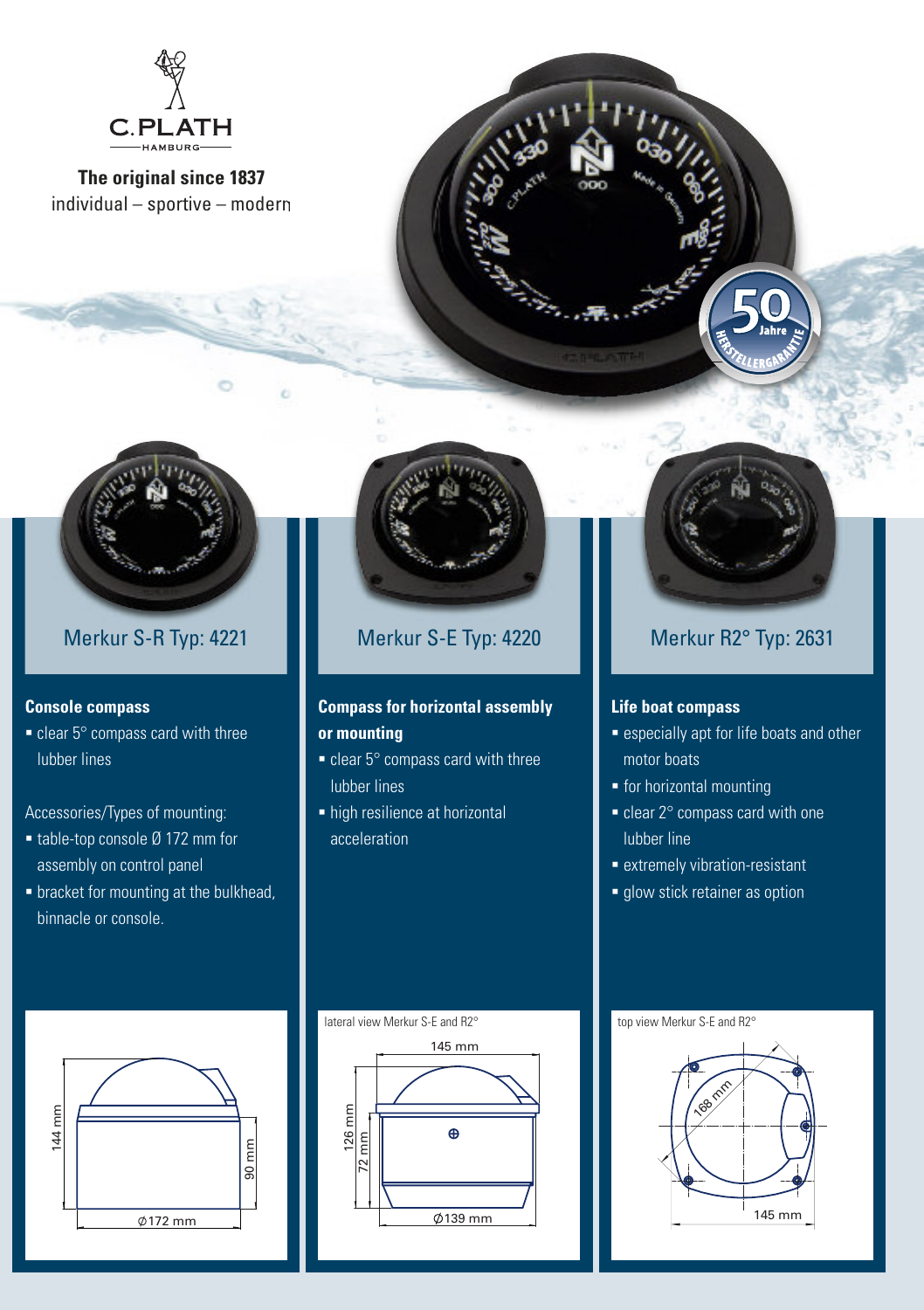## **C.PLATH VENUS**

C.Plath-Hamburg: Traditionally pointing the way in function and design.

The Venus compass is marked by the following features:

- apt for motor boats and sailing yachts
- 6 lubber lines: 5 yellow lubber lines and 1 curved main lubber line
- 1 shadow pin for relative bearing
- choice of 5° or 1° compass card
- apt for all magnetic zones
- extremely high resilience due to aligned gimbal system
- console made of seawater resistant aluminium, anodized and powder-coated
- C.Plath compasses are certified by GL (Notified Body 0098) according to the requirement 96/98/EC in accordance with module B and D (Wheelmark)
- optionally available with GL badge

#### **Technical data of the magnetic compasses of the Venus series:**

- console compass
- **150 mm ostensible card diameter**
- 12-V or optionally 24-V lighting. red, anti-glare
- compass weight: 3,1 kg
- lubber line error  $< 1^\circ$
- $\blacksquare$  deviation error < 1°
- friciton error  $< 1^\circ$
- lag error  $\leq 2^{\circ}$
- oscillation period  $\geq 4.7$  sec.
- temperature range: -30 °C to 60 °C
- cut-out diameter: Ø 152 mm
- **pitch diameter of flange: 164 mm**
- **·** installation depth: 100 mm
- hight with binnacle: 195 mm
- **binnacle diameter: 170 mm**
- weight of binnacle: 1,2 kg



Venus H Typ: 2795

**Compass for flush mounting in cockpit floors, control stands, decks and control columns.**



*Quality-conscious owners trust their Venus compass. Especially at regattas and during longer turns VENUS convinces due to its outstanding and calm display.*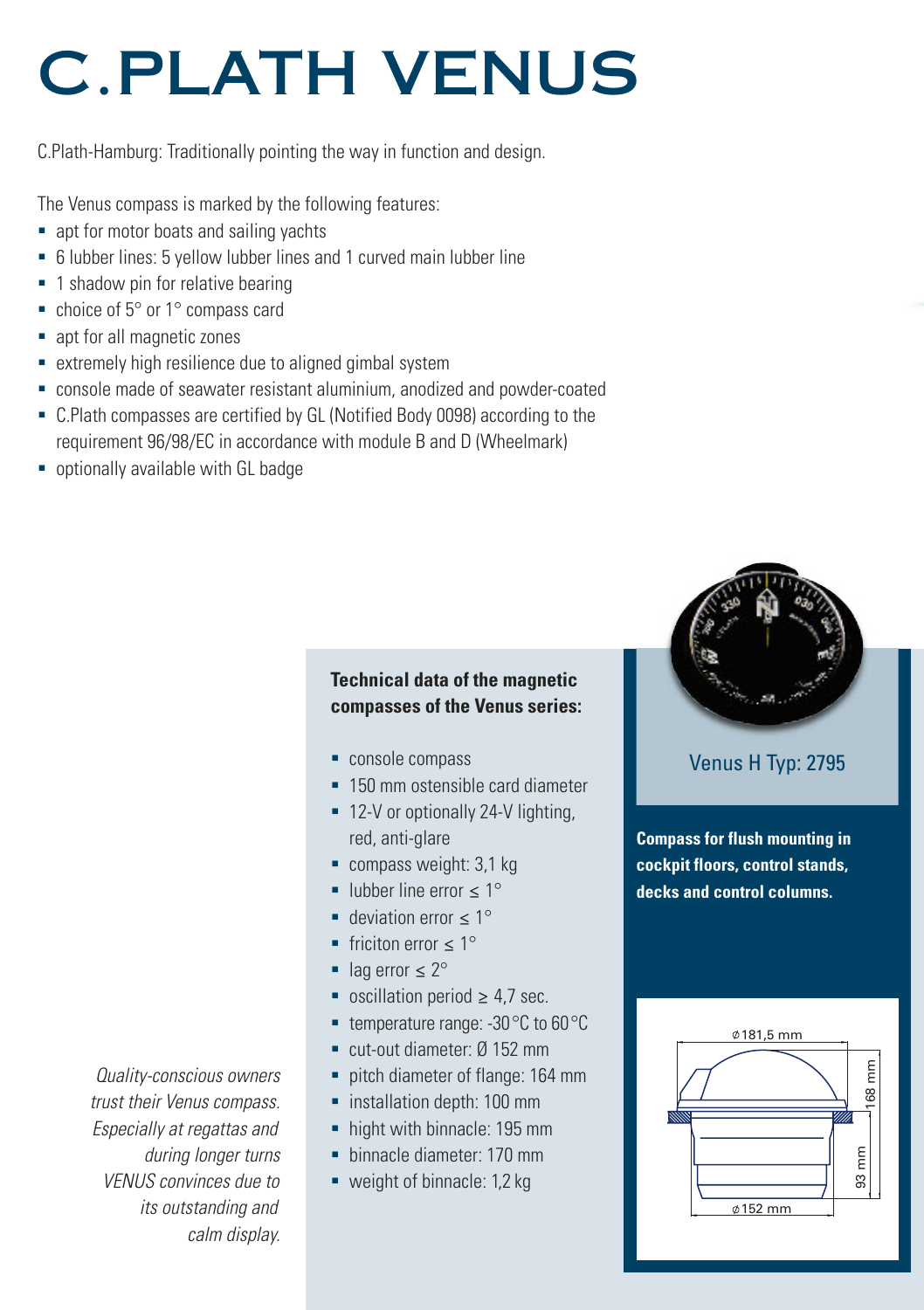

**The original since 1837** individual – sportive – modern

> *C.Plath compasses from Hamburg are the epitome for quality, safety and durability.*

×



Venus HC Typ: 2795 **Venus HS Typ: 2795** Venus HL Typ: 2795

**Compass for flush mounting on control columns and consoles, mounted in round console.**



**Compass for flush mounting on control columns and consoles, mounted in round console, with hood.**



MA

Made In Ce

**50**

**MUFACTURERS WARRANT** year  $\geq$ 

**Compass for flush mounting on control columns and consoles, mounted in round console, with hood and visor.**